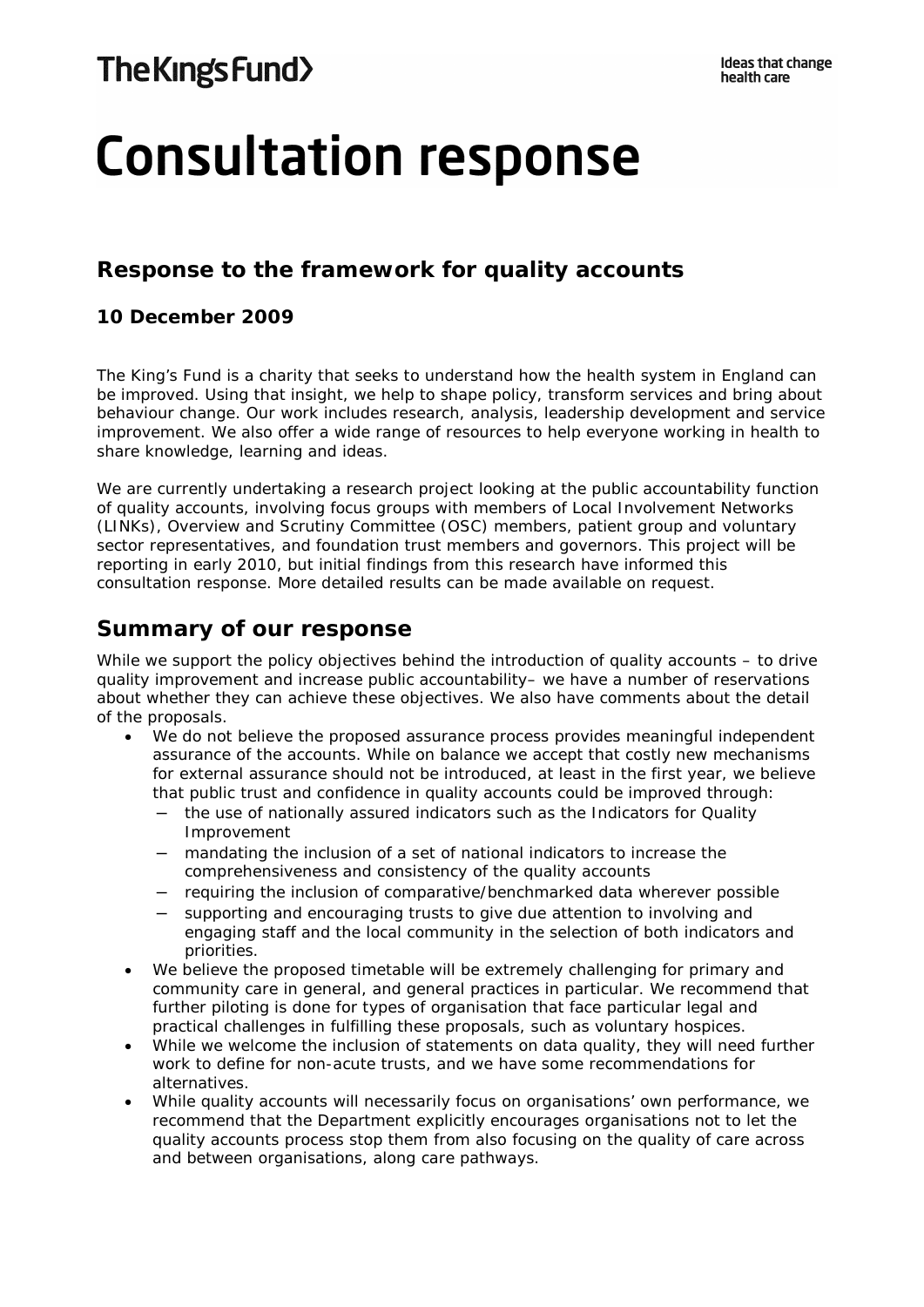# **Structure and content** *Statement from the board*

## **1. Do you agree that the inclusion of a mandatory statement from the board is the best way to demonstrate board accountability for the quality account?**

Yes; however, it is unclear what 'representativeness' means in this context. In the proposals, the board statement would confirm that the quality account is 'representative', meaning that it represents the 'overall status of quality' within the organisation. Quality accounts can only provide a partial picture if they are to be readable. Boards should describe how they went about selecting the priorities and indicators they are reporting on and confirm that the figures are accurate.

Further, for quality to become embedded at all levels of the organisation, there needs to be a continuous focus on it by the board with a system of accountabilities and processes below board level where quality is systematically and regularly monitored. Boards should receive regular reports on quality and track progress and performance. If preparing a quality account is seen as only an annual exercise, the focus on quality will fail to take hold.

Non-executive directors may need additional support in interpreting and challenging reports on quality. The King's Fund runs a number of programmes with boards, including the London Board Leadership Programme, which seeks to maximise the contribution of chairs and nonexecutive directors to the effective leadership of the NHS, and a programme to strengthen the board-level leadership around quality and the patient experience.

The issues around board ownership will be magnified to some extent for foundation trust governors, who on the whole have even less time than board members to spend on trust business, with the exception of the most committed. Foundation trust governors will need specific support to interpret quality information. We recommend that foundation trusts build this support into any development programmes they have for their governors, or ensure that it is provided via third parties such as the Foundation Trust Governors' Association.

#### **2. Some providers may not have a formal board structure. We would welcome your views on how the provisions of the regulations should apply to such bodies.**

The most senior individual in the organisation with a role equivalent to a Chair or a Chief Executive should be required to write the statement.

# **Priorities for improvement**

**3. Do you agree that at least three priorities for improvement, agreed by the board, and the rationale for their selection should be included in Quality Accounts? Do you think that providers should report on previously set improvement targets using indicators of quality and including historical data where available?**

Yes to both. It is important to show not only progress over time but also progress as compared to other similar organisations where possible. See our comments on benchmarking data in answer to question 4 below.

# **Review of quality performance** *Indicators of quality*

## **4. Do you agree that at least three indicators covering each of the domains of quality should be included in Quality Accounts?**

Yes, as a minimum, but the guidance should explicitly encourage more than this, particularly for complex organisations.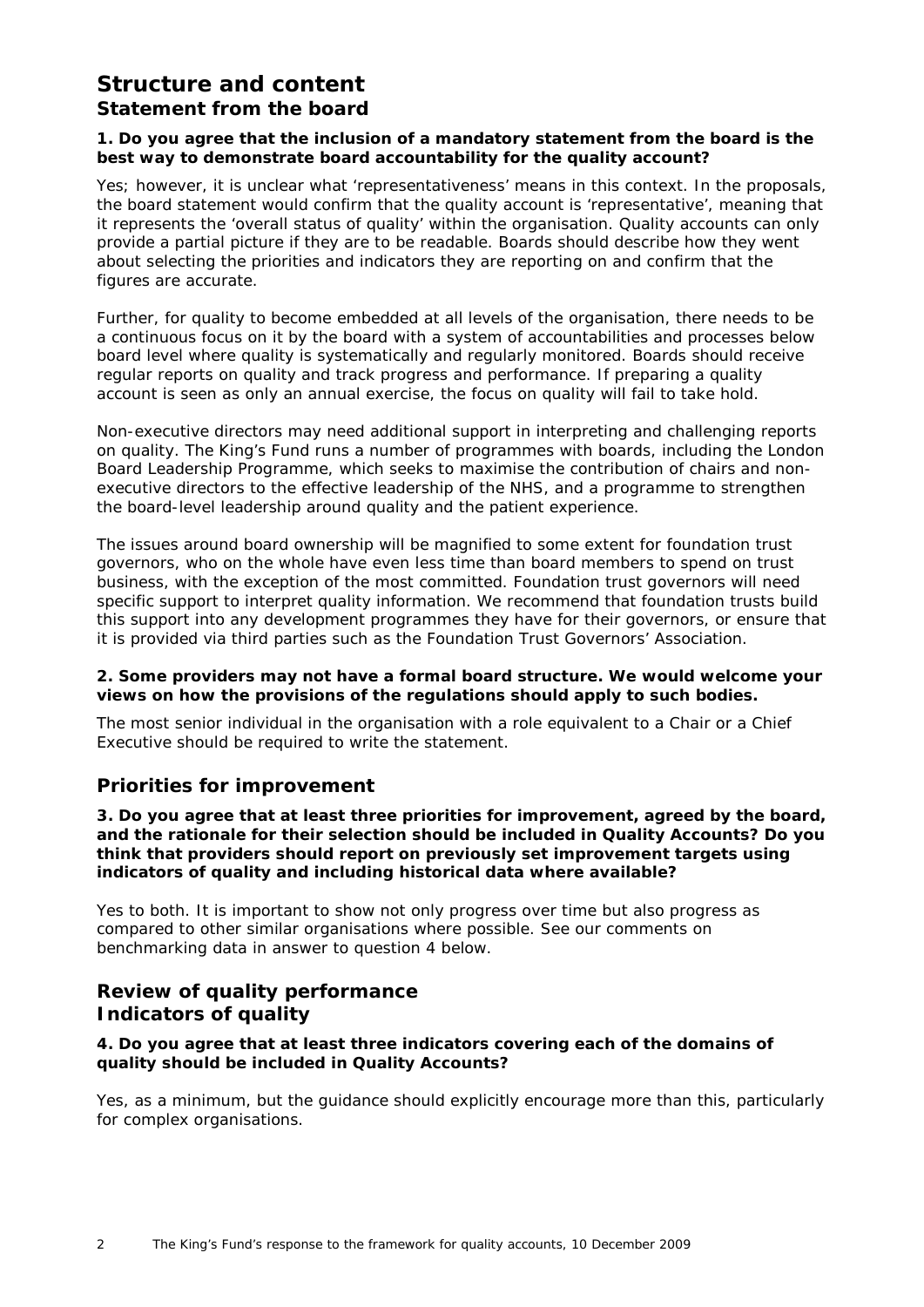#### Nationally assured menu of indicators

We support the proposal to advise organisations to make use of nationally assured, standardised indicators where possible, such as the Information Centre's Indicators for Quality Improvement. Nationally produced indicators will help to avoid wasteful duplication, ensure consistency of data definitions and standards, and maximise analytical rigour and cost-effectiveness by minimising the demands on limited local analytical capabilities. They would also make comparisons between quality accounts more accurate, strengthening public accountability and increasing public trust and confidence in the documents.

## Nationally mandated indicators

Separate to providing a nationally assured menu of indicators from which organisations could select, the earlier proposals for quality accounts also mandated the inclusion of particular indicators, related to major national priorities such as infection control. We are disappointed to see that this earlier proposal for a section devoted to a set of nationally mandated quality metrics has been dropped. While we support the idea that quality accounts should have some locally determined content, and understand the concern that inclusion of specific national data would make these metrics appear to be major national priorities with a status higher than other issues, we believe the indicators of quality should also include some nationally mandated indicators for the reports to be sufficiently comprehensive and comparable.

We also believe that nationally mandated indicators would have the further benefit of enabling public accountability on the progress of particular national strategic priorities, which could change from year to year, such as the end-of-life care strategy and the dementia strategy.

Our focus group participants particularly liked the combination of information they saw in some of the pilot quality reports where a small number of local priorities were set out but a table of standard quality information was also provided to give a more general overall picture.

# Benchmarking data

Crucially, benchmarking data must be included for each metric if the data is to be meaningfully interpreted. We recommend that the guidance requires the inclusion of benchmarking data (such as a national average or a peer group average) alongside every metric where it is available. We recognise that this may be particularly challenging for some metrics and some organisations, such as independent sector providers, and so we recommend that the guidance encourages organisations to seek advice – for example, from Quality Observatories and the NHS Information Centre Indicators for Quality Improvement programme – for sources of benchmarking and comparative data.

## Definition of quality

Our focus group participants defined quality more broadly than effectiveness, safety and experience, although these were very important to them. Participants were also keen to see information about:

- access to services
- cost-effectiveness
- health promotion activity
- equity and inequalities
- co-ordination of care between organisations.

Quality accounts inevitably have an organisational focus. This risk is that this will deter organisations from considering quality across organisational boundaries, and across health and social care, which is increasingly important for people with long-term conditions or, for example, those with complex needs such as people with mental health or substance misuse problems. Our focus group participants highlighted co-ordination of care between organisations as a top priority for them. We recommend that the Department of Health guidance explicitly encourages organisations not to let the quality accounts process stop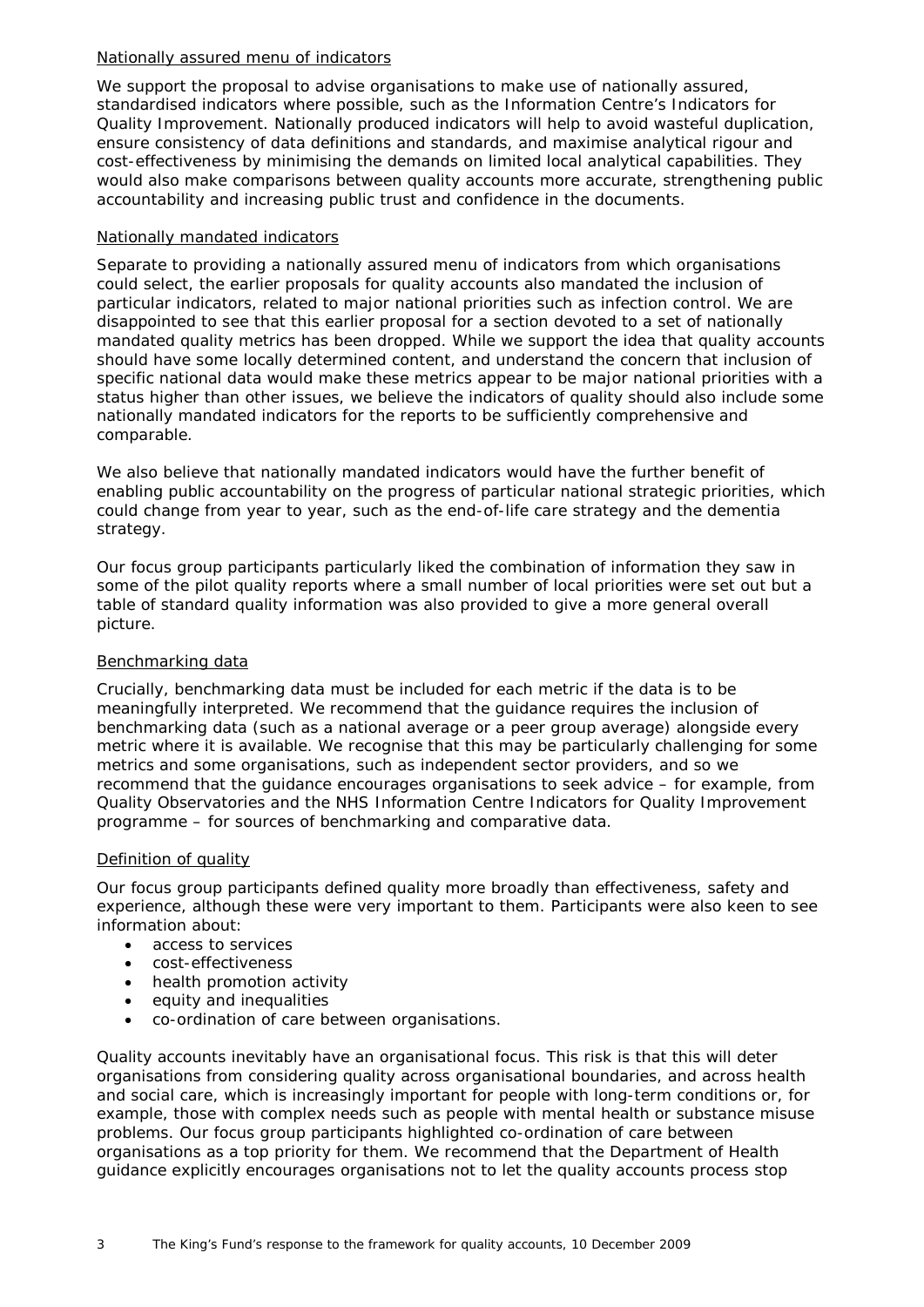them from also focusing on the quality of care across and between organisations, along care pathways.

# *Review of services*

#### **5. Do you think that the inclusion of the statement from the board to state that it has reviewed the available data on the quality of care in its services provides an assurance of the quality of services provided?**

No, not fully. We understand that this section is proposed to demonstrate that although the quality account can necessarily report on only a limited number of priorities and indicators, the board is concerned with quality across all its activities. However, a simple percentage of services covered in a one-off review exercise provides little indication of this. Rather, we would recommend a description of the processes that the board uses throughout the year to monitor quality and of how this is cascaded down the organisations to drive quality improvement. See our related comments in answer to question 1.

#### **6. Do you think boards should include an explanation of how the review of services was conducted, and how patients and the public were involved?**

Yes; without that the statement is too simplistic to be useful.

# *Participations in clinical audits*

**7. For the statements on participation in clinical audits, please provide your view on their suitability for inclusion as nationally mandated content in Quality Accounts. In addition, please identify whether the description of the statement is well defined or open to interpretation and provide any other comments on the proposed statement.**

A simple statement demonstrating participation has some value but gives little insight into how engaged organisations truly are in clinical audits and how they respond to and use the information audits provide to improve care. It is also doubtful that the percentages can be completed in a meaningful way or if they will be comparable across organisations due to definitional differences such as the definition of 'incomplete data'. It would be more useful if the lead organisations on each audit (eg, the Royal Colleges) specified a methodology for measuring data coverage and quality for their respective audits, which is then applied locally and could then be reported through quality accounts.

Further, while it is possible to monitor national audits, the definition of what an audit is locally, what the audit covers and how good it is, can vary significantly. This would not be clear from a quality account.

We welcome the intention to include how organisations have performed against the standards in national audits, although this could be lengthy and complex if it is to be meaningful. One option would be for particular indicators from clinical audit data to be used as one of the sources of data for the indicators section of the quality account.

If quality accounts are to be public documents, designed to be read by the public, or at least by organisations and individuals advocating on behalf of the local community such as LINks, then it is essential that they are readable, understandable and meaningful to a nonspecialist, non-technical audience. Clinical audits may require some introductory explanation and description if this section is to be useful for that audience.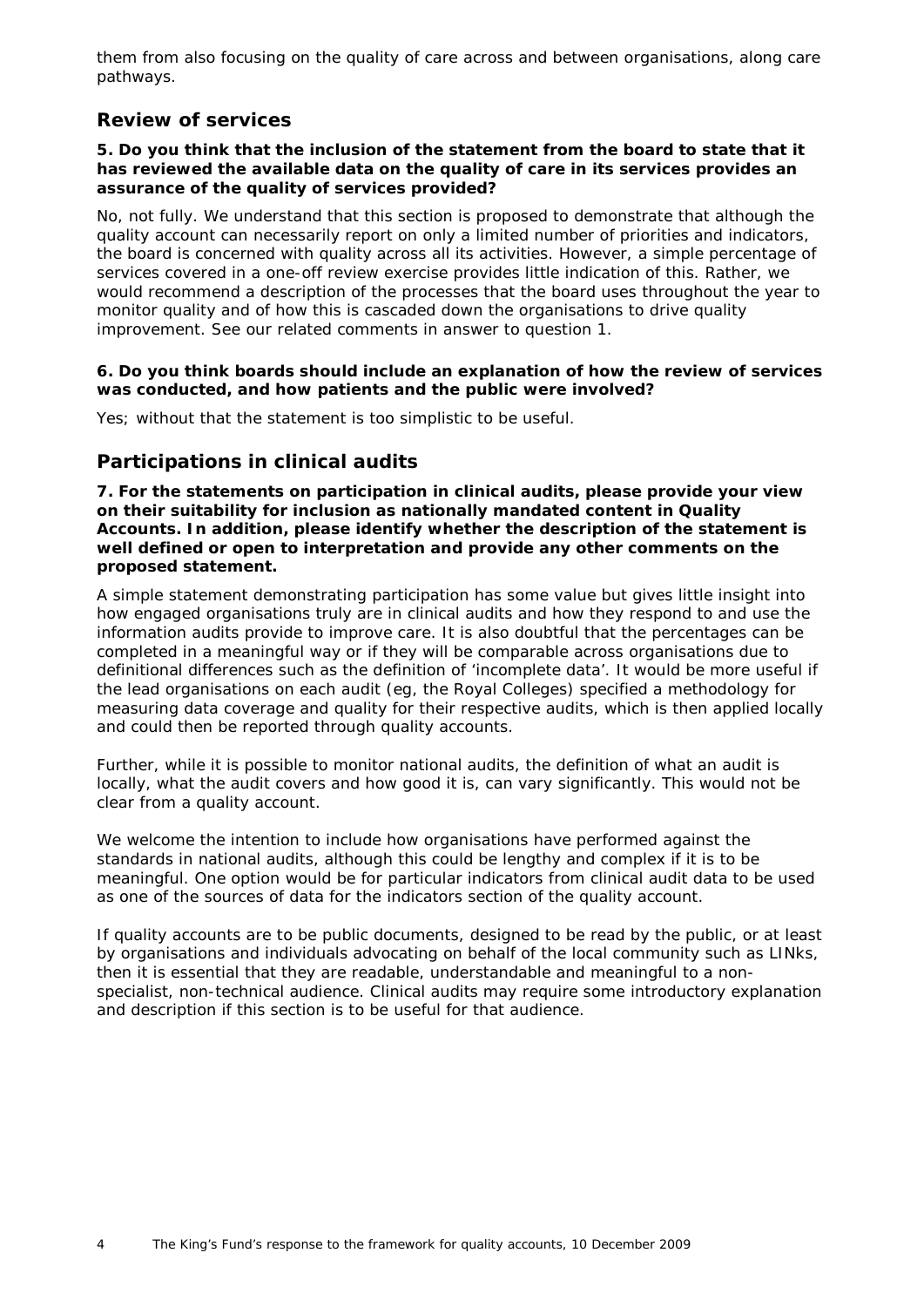# **Research and innovation** *Participation in clinical research*

**8. For the statement on participation in clinical research, please provide your view on its suitability for inclusion as nationally mandated content in Quality Accounts. In addition, please identify whether the description of the statement is well defined or open to interpretation.**

This statement is very limited. It takes no account of the size of the organisation, the types and range of services it provides, or the quality of the research it is signed up to. A more general statement about the active research projects approved by an ethics committee within NRES as stated in para 2.28 would be more appropriate, although this doesn't allow for statistical comparability.

# *Use of the Commissioning for Quality and Innovation payment framework*

**9. For the statement on the use of the Commissioning for Quality and Innovation (CQUIn) payment framework, please provide your view on its suitability for inclusion as nationally mandated content in Quality Accounts. In addition, please identify whether the description of the statement is well defined or open to interpretation and provide any other comments on the proposed statement.**

We would expect the improvement priorities to reflect agreements with commissioners through CQUIN and other routes. Therefore, we do not think this additional section is needed.

# **What others say about the provider** *Statements from the Care Quality Commission*

**10. For the statements from the Care Quality Commission (CQC), please provide your view on their suitability for inclusion as nationally mandated content in Quality Accounts. In addition, please identify whether the description of the statements are well defined or open to interpretation and provide any other comments on the proposed statement.**

This seems reasonable.

# *Statement from Local Involvement Networks and primary care trusts (PCTs)*

**11. Do you agree that Local Involvement Networks and PCTs should be given the opportunity to comment on a provider's Quality Account and that providers should include this response in their account? Should this include local authority overview and scrutiny committees?**

The main findings of our focus groups with regard to the involvement of LINks and scrutiny committees were as follows.

- Participants agreed strongly that quality accounts should be developed in partnership and consultation with the local community and its representatives, of which LINks are an important part.
- The priorities, concerns and interests of the local community ought to feature heavily in the trusts' decision-making about what they include in their quality account.
- It was thought that foundation trusts would want to involve their members and governors, and trusts would also want to involve other patient and user groups such as those connected to particular services within the trust.
- This involvement should happen early and then throughout the process.
- LINks would not want to be sent drafts in an almost finished form; they want to be involved in selecting the priorities and which measures are included.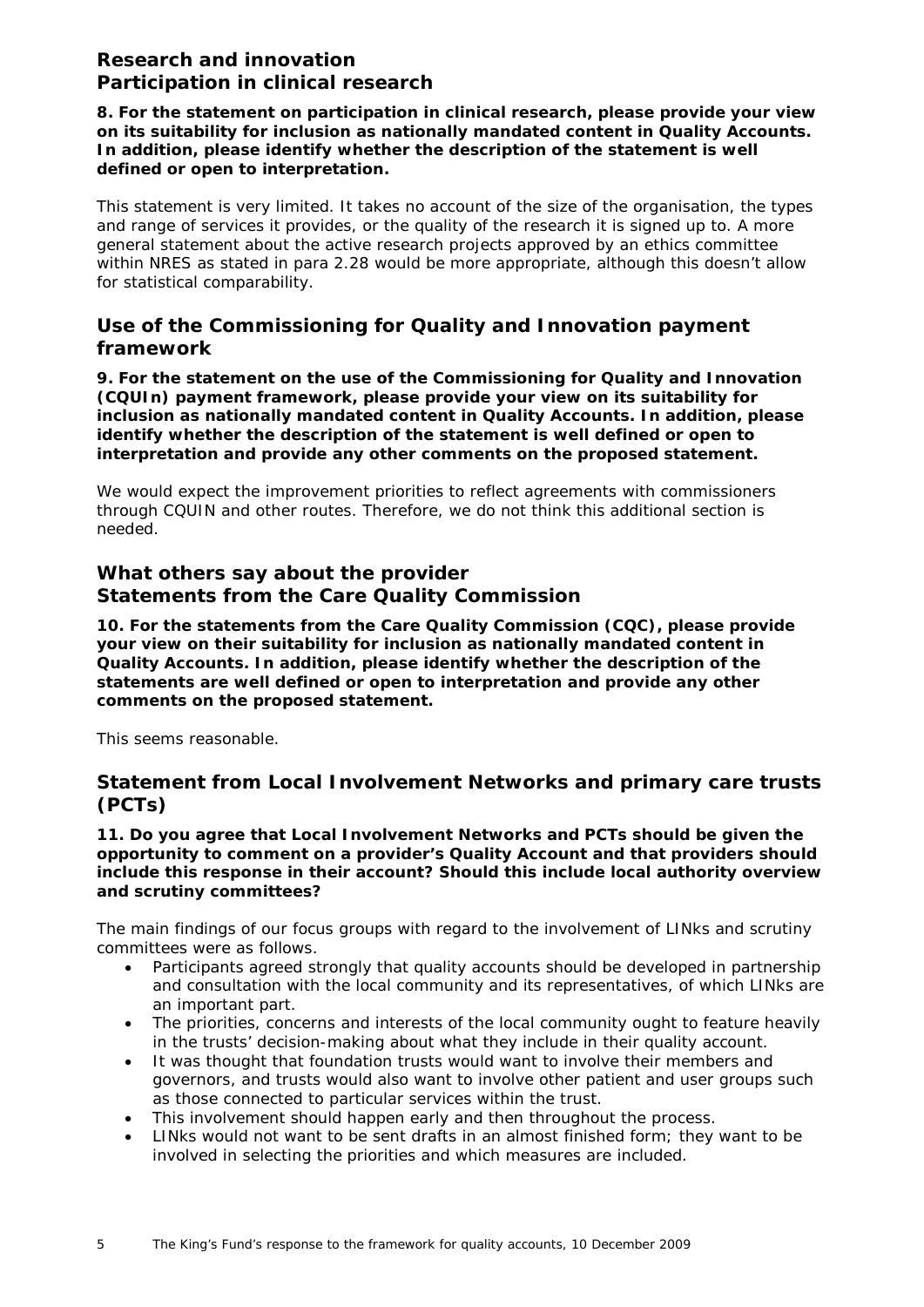- LINKs should be encouraged to provide their own evidence from the local community about what issues are important to people and what the priorities should be.
- Participants felt that there would be considerable variation around the country in which and how many LINks a trust was involved with, and how many trusts a LINk was involved with. Trusts would need to involve potentially more than one LINk, although 'lead LINks' are often in existence, at least informally, for many trusts.
- Once all NHS organisations are producing quality accounts, this involvement could be an enormous potential burden on organisations such as LINks, detracting from their ability to engage with the community and drive their own issues, and this is a concern.
- There was disagreement about whether LINks ought to provide a commentary for inclusion in the report. Some felt this would detract from the independence of LINks, and others added that it could foster 'tick box' involvement with LINks. On the other hand, some thought it was a useful opportunity to raise the profile of LINks.
- Among those who thought that providing commentary was a good idea, there were also mixed views about whether this should be in answer to particular questions or free text, with some suggesting both would be best. Most preferred free text.
- Participants supported the idea that LINks could potentially advise or inform the lead commissioning PCT's comments and assurance of quality accounts. Generally, it was felt that different arrangements would be needed for different local relationships. Sometimes the LINk might want to relate particularly to the PCT, sometimes to the individual trusts.
- Several participants thought that PCTs should provide training and capacity-building for the LINks to be able to fulfil the role of engaging with quality accounts in areas such as understanding data. If a LINk decides this training is needed, we recommend that they commission this from a suitable training provider with the advice of the PCT.
- With regard toOSCs, it was noted by one participant that quality accounts could be seen as a technical administrative matter and therefore outside of the remit of an OSC. We expect that OSCs may well choose to use the quality accounts as part of their information-gathering to fulfil their role, but do not expect that they will want a formal relationship with the quality accounts process.

#### **12. How much time should Local Involvement Networks and primary care trusts be given to provide a response on a provider's Quality Account?**

When asked how much time a quality account wouldinvolve, some of our focus group participants said they would need to see a draft 2–3 months prior to publication since they will want to meet, discuss and possibly consult others, including other LINks, and may want to influence the content of the account not just provide additional commentary. Most were uncomfortable with the premise of the question, stressing that LINks should be involved throughout, not just in seeing and commenting on a draft. For LINks' commentary role to be practical, it will be important for them to have been involved at as early a stage as possible through their ongoing discussions with the trusts, so that the specific content of the quality account is not a surprise.

# **Data quality**

#### **13. For the statements on data quality, please provide your view on their suitability for inclusion as nationally mandated content in Quality Accounts. In addition, please identify whether the description of the statement is well defined or open to interpretation and provide any other comments on the proposed statement.**

We strongly commend the principle of including an assessment of data quality in the quality accounts. However, the text in the box is formulated almost entirely in the context of an acute trust, and does not include national data sets other than Hospital Episode Statistics (HES), such as Mental Health Minimum Dataset (MHMDS) for mental health trusts. It is largely not relevant for other provider categories in the first year (ambulance trusts, mental health trusts, learning disability trusts and care trusts), and will of course need amending further when other organisations start doing quality accounts.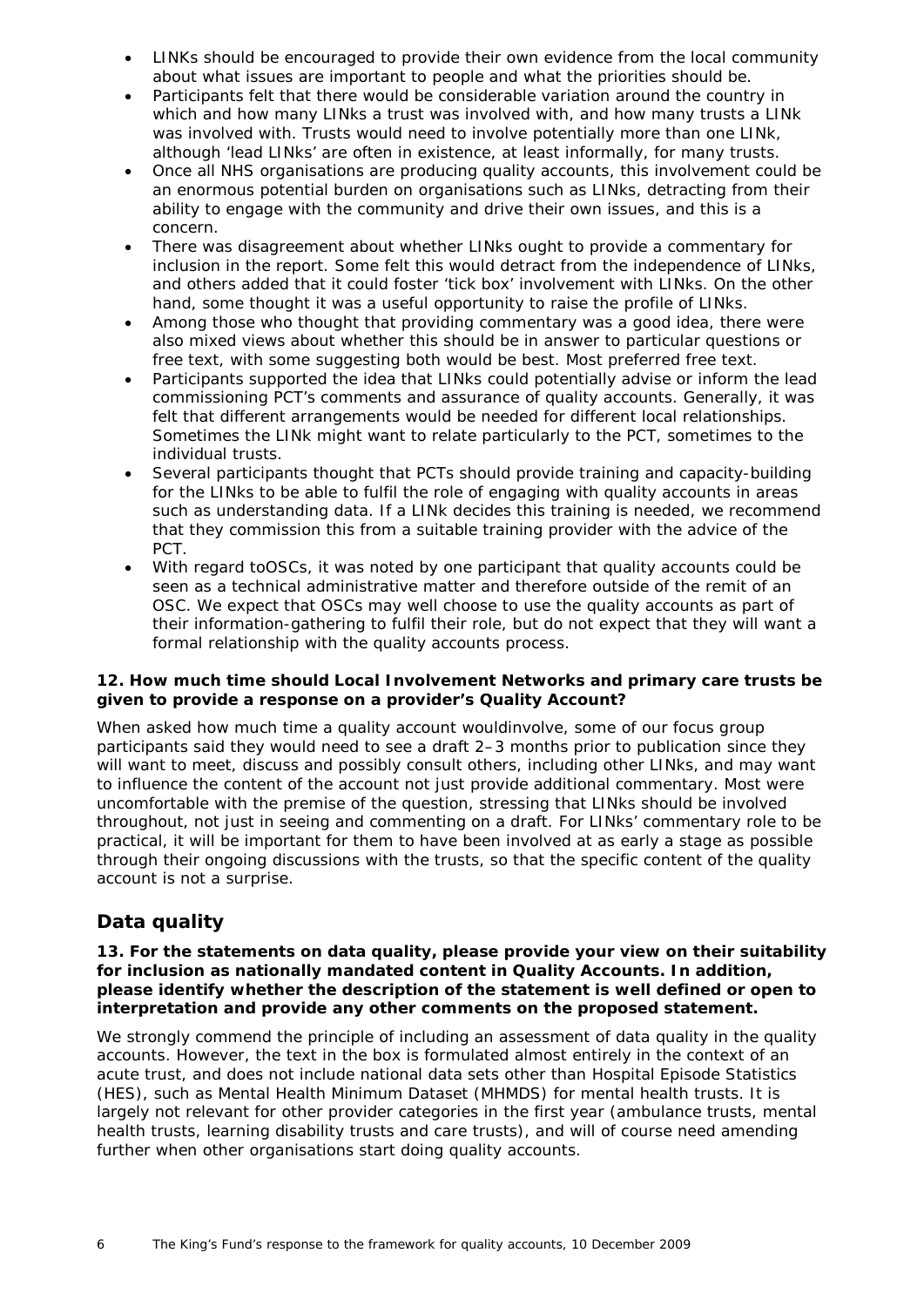Valid NHS number and GP code are of course important, and we support their inclusion, but they are also reasonably completely and accurately coded in HES. We support the suggestion for reporting on clinical coding as assessed by the Audit Commission. But we also suggest that, for acute trusts and independent providers of acute services, a more generic indicator of data quality such as the HES Data Quality Index is used, which covers a wider range of fields.

# **Rationale for the proposed nationally mandated statements**

## **14. Do you agree that our proposals for the nationally mandated content of Quality Accounts meet the objectives set out in the proposal?**

The objectives set out in the proposal for the nationally mandated content are that it should 'offer the public assurance that the organisation as a whole is performing to required standards (such as meeting CQC registration) and measuring its clinical processes and performance (for instance through participation in national clinical audits); and also that it is involved in national cross-cutting projects and initiatives aimed at improving quality, for instance through recruitment to clinical trials, or through establishing improvement and innovation goals with the commissioner using the payment framework for CQUIN'.

While the proposals do broadly meet these objectives, for quality accounts to achieve their overarching purpose (to increase public accountability on quality) we believe that organisations will need significant encouragement and scrutiny to ensure that the process of producing a quality account is not a tick-box paper exercise or an opportunity to promote only what's good about an organisation, but a genuine attempt to review and report on quality, good and bad. To do this, greater consideration needs to be given particularly to:

- processes for validation, scrutiny and assurance
- involvement and engagement of both staff and local community
- comparative/benchmarked data
- supporting the use of nationally assured indicators such as the Indicators for Quality Improvement
- the inclusion of a set of nationally mandated indicators.

#### **15. Are there any other areas that should be included in the nationally required section of Quality Accounts?**

We acknowledge and welcome the statement in the proposal that requirements for the nationally mandated content for quality accounts will develop over time and may be extended to include information about related policies such as NICE Quality Standards.

We would also recommend the inclusion of a set of nationally mandated indicators. Please see our comments regarding this in answer to question 4.

# **Assurance processes for Quality Accounts**

While no consultation questions are asked on this section, we are keen to comment.

Our focus group participants felt that some form of external independent assurance of the content of quality accounts was absolutely essential, with many participants seeing the documents as 'PR brochures' and unlikely to be 'honest' or 'warts and all' as they felt they should be. There was a general lack of trust in the documents, with people tending to feel that boards would naturally 'sing their praises and obscure their faults' making the documents fail as an honest and representative account of quality and leading some participants to have 'serious reservations' about their usefulness. Participants did not on the whole feel that lead PCTs would have the capacity and skills to perform the assurance role adequately, and many hoped that LINks could provide further external assurance through their involvement.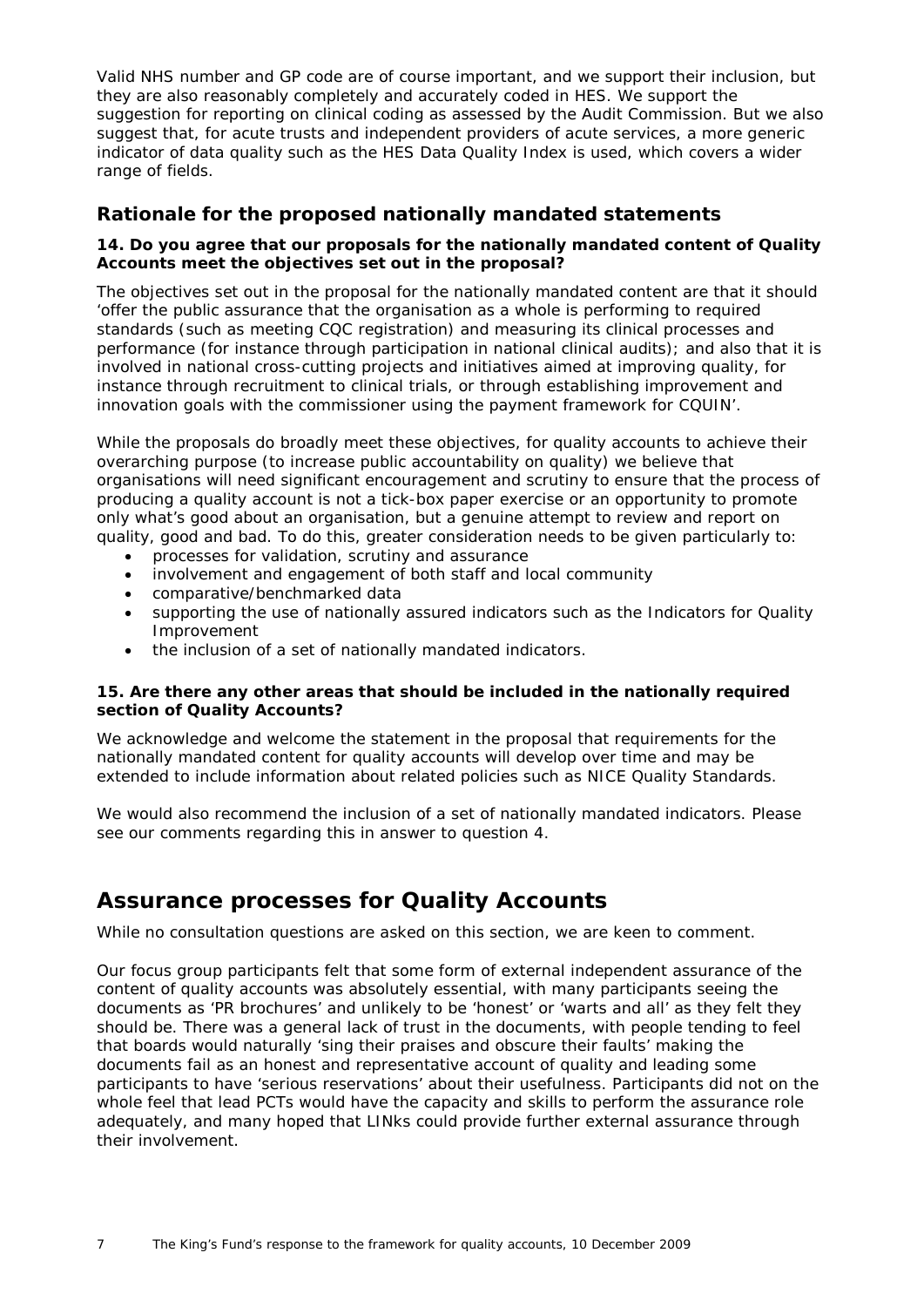We agree that it will be a considerable task for lead commissioning PCTs to assure each quality account, particularly when attempting to assure the non-quantitative, narrative content. PCTs will need to ensure that contracts are designed so that they have routine access to quality data. We are not convinced that PCTs have the financial and analytical resource to do this well.

On balance, however, we accept that it would be inappropriate to require costly new systems to be introduced to provide external assurance of quality accounts, at least in their first year, since the information they will include is generally already in the public domain. However, to maximise public trust and confidence in quality accounts we urge the Department of Health to take the following measures.

- Assess after the first year the degree to which local stakeholders feel the documents are sufficiently assured, and build in further additional assurance mechanisms if necessary.
- Support and encourage trusts to give due attention to involving and engaging both staff and the local community in the selection of indicators and priorities.
- Require the inclusion of comparative/benchmarked data wherever possible.
- Support the use of nationally assured indicators such as the Indicators for Quality Improvement.
- Mandate the inclusion of a set of national indicators to increase the comprehensiveness and consistency of the quality accounts.

Paragraph 1.11 of the proposal states that the primary legislation enables CQC and commissioners, through SHAs, to ask for errors in quality accounts to be corrected. Does this mean that CQC will also perform some monitoring role in relation to quality accounts? It is unclear from the proposals if CQC plan to do this, and, if so, how this would relate to PCTs' assurance role.

# **Publication of Quality Accounts**

## **16. Do you agree with the proposed publication methods?**

While we support the wide dissemination of quality accounts, including on websites, it is important to recognise that enabling patient choice is not their stated purpose. Quality information needed for choice is quite different; it needs to be specific to the hospital site and specialty, and it needs to be comparable and timely. The King's Fund is currently undertaking a project looking at the presentation of quality information on NHS Choices designed to help patients choose hospitals. This research is ongoing, but interim findings are confirming research that too much information can result in the public feeling 'overloaded', confused and less able to make decisions even though they have more information. The public also remain to be convinced that there are differences in the quality of service between hospitals, so they need to be provided with information that will explain why and how quality differs between hospitals. Quality accounts should not be confused with initiatives to provide the necessary information to support patient choice.

An organisation's quality account should be published on its own website if they have one, through existing networks of patient and user groups, and in formats that make the documents accessible to speakers of different languages and people with sight problems and learning disabilities.

Our focus group participants took a mixed but generally unfavourable view of the readability and presentation of the quality reports produced in the pilot exercise, with most finding that they lacked sufficient context for them to understand the data given, with poor presentation of graphs and data and too much jargon, making them inaccessible by a lay audience. Some participants did compliment the documents, however, saying they were succinct, clear and visually appealing. Many participants proposed that trusts should produce 'lay summaries' or 'leaflet versions' with one suggesting that publication on the web makes it easy to present the information at different levels for different audiences.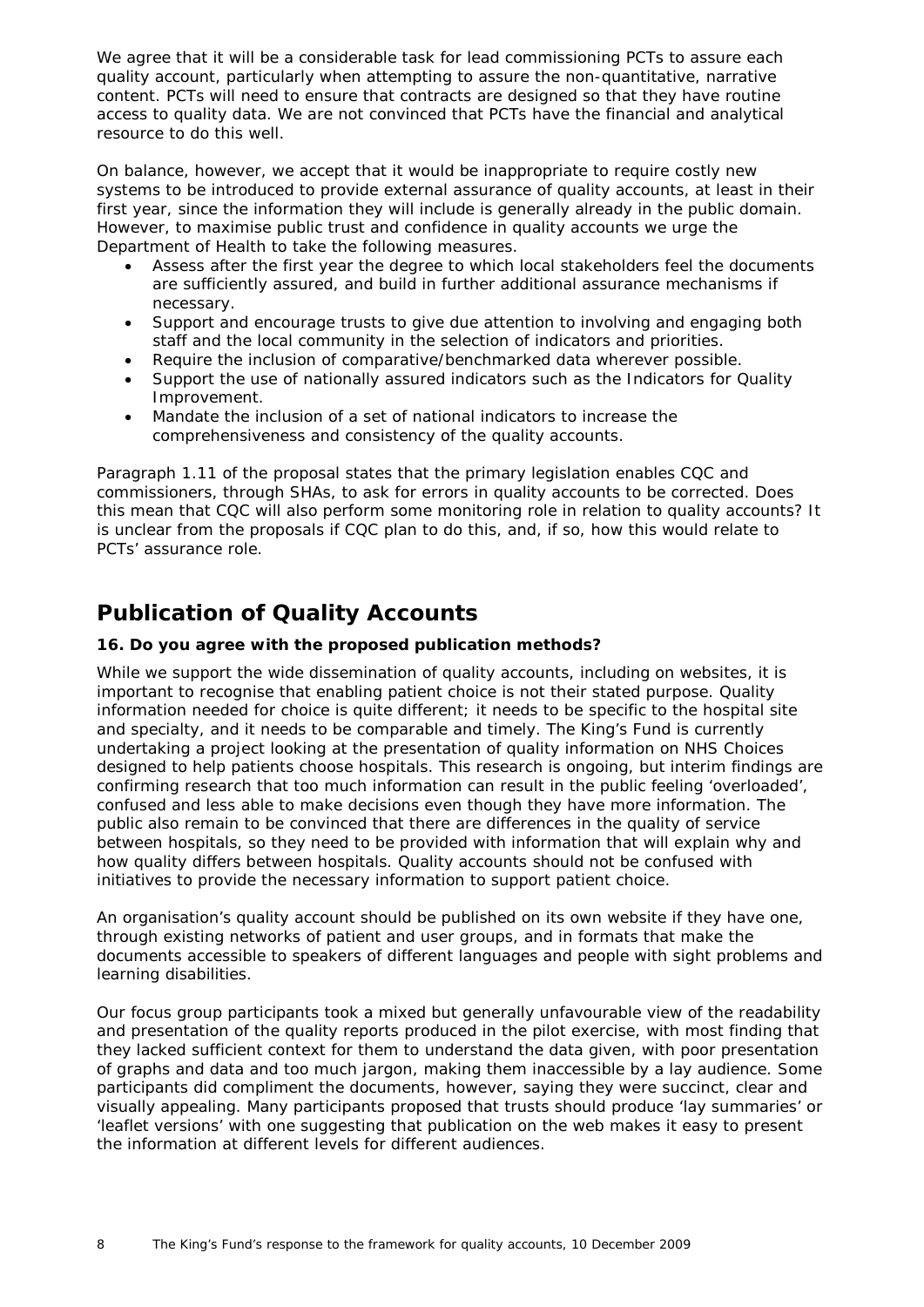# **17. Do you have any other comments on the proposals?**

## Evaluation

Evaluation of quality accounts will be critical to feed in to their further development. Therefore, we strongly recommend that independent evaluation of the process, impact and use of quality accounts is built into the process from the beginning, at least for a sample of participating organisations.

Overall, the evaluation should seek to establish to what extent the quality accounts meet their intended objectives. Specifically, it should include at a minimum a study of the:

- experience of data collection and preparation of the quality account, and the burden in terms of staff time and cost
- methods and rationales used for selection of local priorities
- quality of presentation of the information in the reports, in terms of accuracy, relevance, readability and accessibility
- methods used for disseminating and publicising the report among intended users
- views and responses of patients, carers and service users, and whether and how these groups access and use or intend to use the report
- impact on board discussion, in what ways boards responded to and discussed the quality account, and the reflections of board members on the process.
- experience of different audit and assurance options, to inform future policy on the assurance process.

# **Which organisations will be required to provide a Quality Account?**

The consultation questions in this section address non-incorporated providers, small providers, and primary and community care providers. However, we believe there are other specific issues that it is important for the Department of Health to clarify for other types of providers. One particular example would be the charitable hospice sector. Hospices provide specialist palliative care and so we assume will fall within the remit of the first year of the roll out of quality accounts. However, they have their own statutory reporting requirements to the Charity Commission, which follow a different timetable to that proposed for quality accounts. We recommend that the Department of Health seeks specialist advice from the Charity Commission, the Office of the Third Sector and the hospice sector to address how the proposals can accommodate them. One option could be for hospices to be included in the second year of rollout, and the first year could then be spent piloting an appropriate approach for them.

#### **18. Some providers may be individuals, partnerships or bodies that are not incorporated. We would welcome views on how the proposals would operate for such bodies.**

In general, these proposals seem to have been developed with large acute hospitals in mind rather than having been designed from the beginning to be adaptable to the huge range of type and size of provider. We recommend that all provider types are extensively consulted on the feasibility of these proposals for them and pilots and evaluations are built in where necessary.

## **19. Do you agree that small providers should be exempt from producing Quality Accounts? If so, are the proposed criteria the right ones?**

While it might seem logical to exempt small providers from producing quality accounts, the proposed criteria risk allowing significant parts of the health sector to be exempt. For example, many independent sector mental health facilities treat fewer than 100 patients. One option could be for small providers who are part of a consortium, group or wider company to require a single quality account from that parent group.